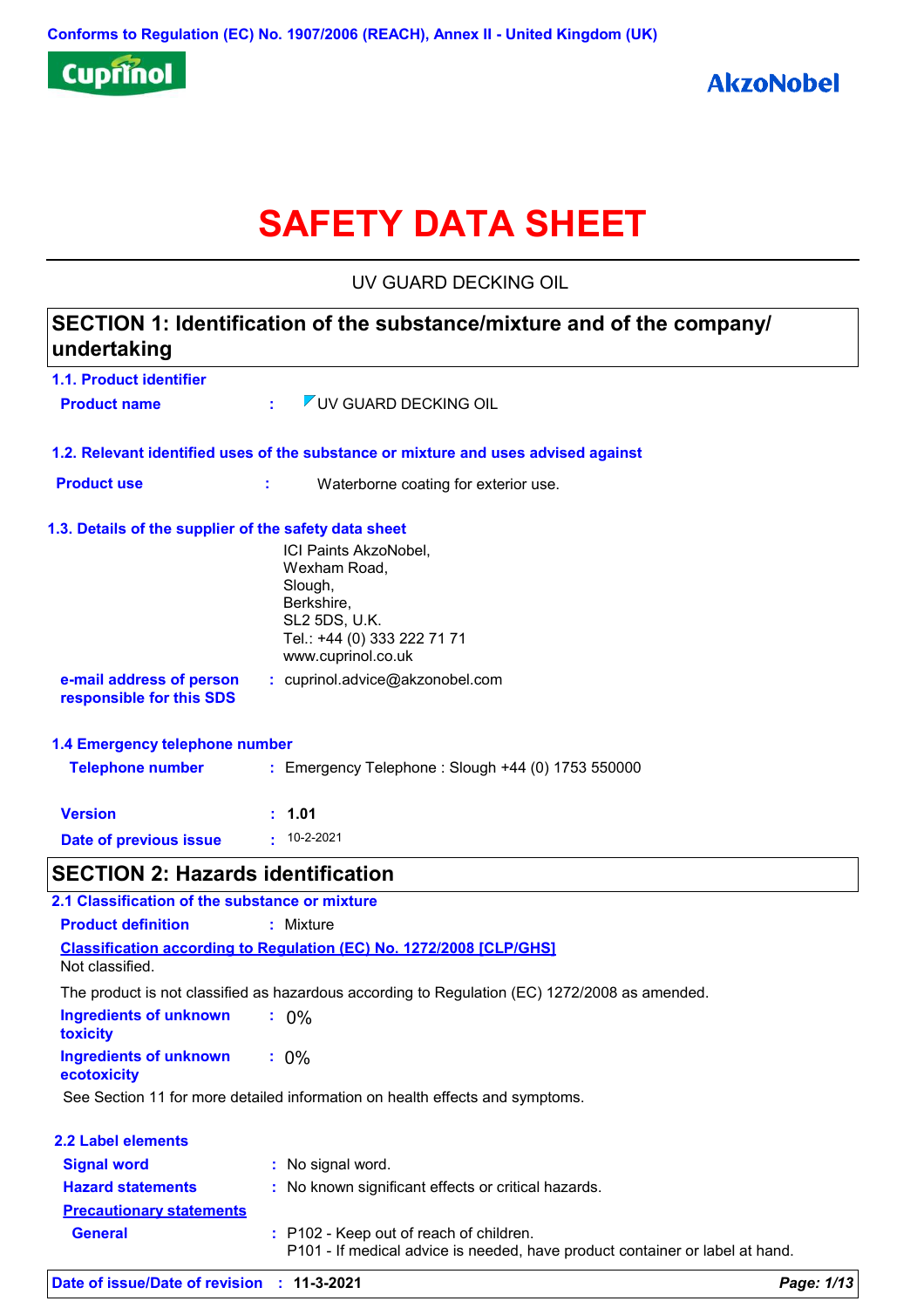### **SECTION 2: Hazards identification**

| <b>Prevention</b>                                                                                                                                               | : P262 - Do not get in eyes, on skin, or on clothing.                                                                        |
|-----------------------------------------------------------------------------------------------------------------------------------------------------------------|------------------------------------------------------------------------------------------------------------------------------|
| <b>Response</b>                                                                                                                                                 | : P312 - Call a POISON CENTER or doctor/physician if you feel unwell.                                                        |
| <b>Storage</b>                                                                                                                                                  | : Not applicable.                                                                                                            |
| <b>Disposal</b>                                                                                                                                                 | : P501 - Dispose of contents and container in accordance with all local, regional,<br>national or international regulations. |
| <b>Supplemental label</b><br>elements                                                                                                                           | : Contains C(M)IT/MIT(3:1). May produce an allergic reaction.                                                                |
| <b>Annex XVII - Restrictions</b><br>on the manufacture,<br>placing on the market and<br>use of certain dangerous<br>substances, mixtures and<br><b>articles</b> | : Not applicable.                                                                                                            |
| <b>Special packaging requirements</b>                                                                                                                           |                                                                                                                              |
| <b>Containers to be fitted</b><br>with child-resistant<br>fastenings                                                                                            | : Not applicable.                                                                                                            |
| <b>Tactile warning of danger : Not applicable.</b>                                                                                                              |                                                                                                                              |
| 2.3 Other hazards                                                                                                                                               |                                                                                                                              |

**Other hazards which do : not result in classification** : None known.

### **SECTION 3: Composition/information on ingredients**

| <b>3.2 Mixtures</b>            | : Mixture                                                                     |               |                                                                                                                                                                                                                                                                                       |             |
|--------------------------------|-------------------------------------------------------------------------------|---------------|---------------------------------------------------------------------------------------------------------------------------------------------------------------------------------------------------------------------------------------------------------------------------------------|-------------|
| <b>Product/ingredient name</b> | <b>Identifiers</b>                                                            | $\frac{9}{6}$ | <b>Regulation (EC) No.</b><br>1272/2008 [CLP]                                                                                                                                                                                                                                         | <b>Type</b> |
| $C(M)$ IT/MIT $(3:1)$          | IREACH #:<br>l01-2120764691-48<br>ICAS: 55965-84-9<br>lIndex:<br>613-167-00-5 | <0.0015       | Acute Tox. 3, H301<br>Acute Tox. 2, H310<br>Acute Tox. 2, H330<br>Skin Corr. 1C, H314<br>Eye Dam. 1, H318<br>Skin Sens. 1A, H317<br>Aquatic Acute 1, H400 (M=100)<br>Aquatic Chronic 1, H410 (M=100)<br>See Section 16 for<br>the full text of the H<br>statements declared<br>above. | $[1]$       |

There are no additional ingredients present which, within the current knowledge of the supplier and in the concentrations applicable, are classified as hazardous to health or the environment, are PBTs, vPvBs or Substances of equivalent concern, or have been assigned a workplace exposure limit and hence require reporting in this section.

**Type** 

[1] Substance classified with a health or environmental hazard

[2] Substance with a workplace exposure limit

[3] Substance meets the criteria for PBT according to Regulation (EC) No. 1907/2006, Annex XIII

[4] Substance meets the criteria for vPvB according to Regulation (EC) No. 1907/2006, Annex XIII

[5] Substance of equivalent concern

[6] Additional disclosure due to company policy

Occupational exposure limits, if available, are listed in Section 8.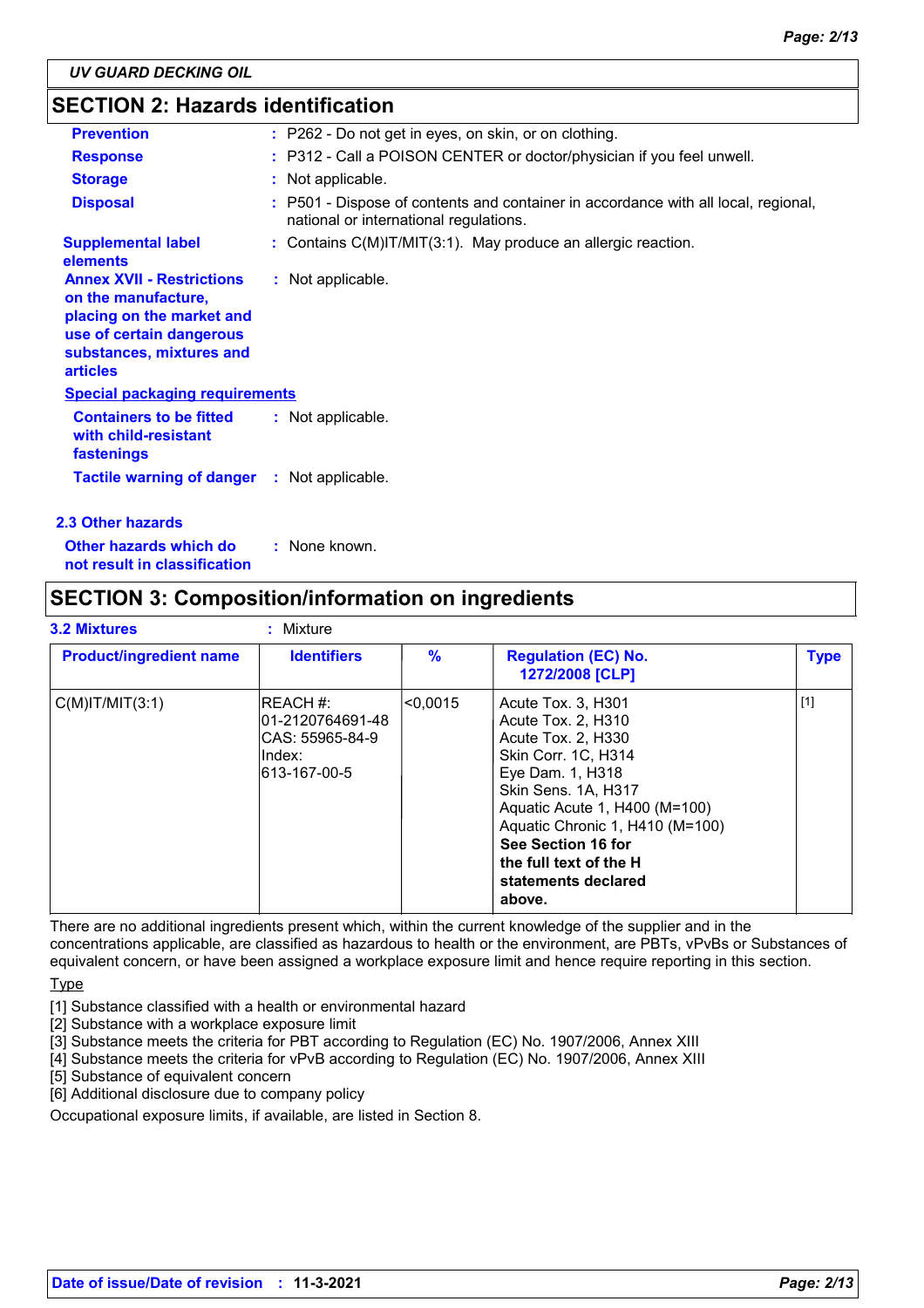### **SECTION 4: First aid measures**

| <b>4.1 Description of first aid measures</b> |                                                                                                                                                                                                             |
|----------------------------------------------|-------------------------------------------------------------------------------------------------------------------------------------------------------------------------------------------------------------|
| <b>General</b>                               | : In all cases of doubt, or when symptoms persist, seek medical attention. Never give<br>anything by mouth to an unconscious person. If unconscious, place in recovery<br>position and seek medical advice. |
| <b>Eye contact</b>                           | : Remove contact lenses, irrigate copiously with clean, fresh water, holding the<br>eyelids apart for at least 10 minutes and seek immediate medical advice.                                                |
| <b>Inhalation</b>                            | : Remove to fresh air. Keep person warm and at rest. If not breathing, if breathing is<br>irregular or if respiratory arrest occurs, provide artificial respiration or oxygen by<br>trained personnel.      |
| <b>Skin contact</b>                          | : Remove contaminated clothing and shoes. Wash skin thoroughly with soap and<br>water or use recognised skin cleanser. Do NOT use solvents or thinners.                                                     |
| <b>Ingestion</b>                             | : If swallowed, seek medical advice immediately and show the container or label.<br>Keep person warm and at rest. Do NOT induce vomiting.                                                                   |
| <b>Protection of first-aiders</b>            | : No action shall be taken involving any personal risk or without suitable training.                                                                                                                        |

#### **4.2 Most important symptoms and effects, both acute and delayed**

There are no data available on the mixture itself. The product is not classified as hazardous according to Regulation (EC) 1272/2008 as amended.

Repeated or prolonged contact with the mixture may cause removal of natural fat from the skin, resulting in nonallergic contact dermatitis and absorption through the skin.

If splashed in the eyes, the liquid may cause irritation and reversible damage.

This takes into account, where known, delayed and immediate effects and also chronic effects of components from short-term and long-term exposure by oral, inhalation and dermal routes of exposure and eye contact.

Contains C(M)IT/MIT(3:1). May produce an allergic reaction.

#### **4.3 Indication of any immediate medical attention and special treatment needed**

| <b>Notes to physician</b>  | Treat symptomatically. Contact poison treatment specialist immediately if large |
|----------------------------|---------------------------------------------------------------------------------|
|                            | quantities have been ingested or inhaled.                                       |
| <b>Specific treatments</b> | No specific treatment.                                                          |

See toxicological information (Section 11)

### **SECTION 5: Firefighting measures**

| 5.1 Extinguishing media                                  |                                                                                                                              |
|----------------------------------------------------------|------------------------------------------------------------------------------------------------------------------------------|
| <b>Suitable extinguishing</b><br>media                   | : Recommended: alcohol-resistant foam, $CO2$ , powders, water spray.                                                         |
| <b>Unsuitable extinguishing</b><br>media                 | : Do not use water jet.                                                                                                      |
|                                                          | 5.2 Special hazards arising from the substance or mixture                                                                    |
| <b>Hazards from the</b><br>substance or mixture          | : Fire will produce dense black smoke. Exposure to decomposition products may<br>cause a health hazard.                      |
| <b>Hazardous combustion</b><br>products                  | : Decomposition products may include the following materials: carbon monoxide,<br>carbon dioxide, smoke, oxides of nitrogen. |
| <b>5.3 Advice for firefighters</b>                       |                                                                                                                              |
| <b>Special protective actions</b><br>for fire-fighters   | : Cool closed containers exposed to fire with water. Do not release runoff from fire to<br>drains or watercourses.           |
| <b>Special protective</b><br>equipment for fire-fighters | : Appropriate breathing apparatus may be required.                                                                           |
|                                                          |                                                                                                                              |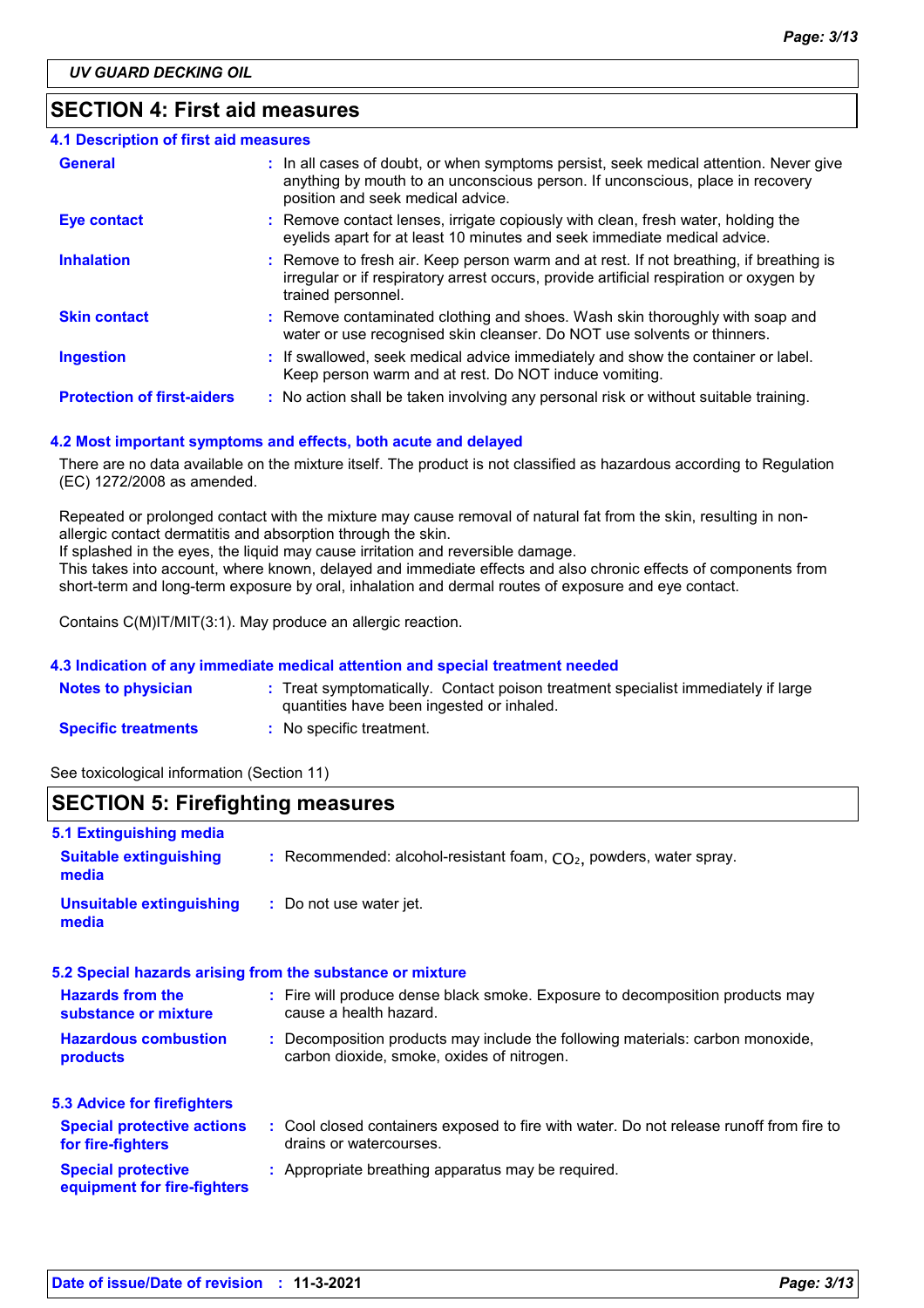### **SECTION 6: Accidental release measures**

| 6.1 Personal precautions, protective equipment and emergency procedures |  |                                                                                                                                                                                                                                                                                    |  |
|-------------------------------------------------------------------------|--|------------------------------------------------------------------------------------------------------------------------------------------------------------------------------------------------------------------------------------------------------------------------------------|--|
| For non-emergency<br>personnel                                          |  | : Avoid breathing vapour or mist. Refer to protective measures listed in sections 7<br>and $8.$                                                                                                                                                                                    |  |
| For emergency responders                                                |  | : If specialised clothing is required to deal with the spillage, take note of any<br>information in Section 8 on suitable and unsuitable materials. See also the<br>information in "For non-emergency personnel".                                                                  |  |
| <b>6.2 Environmental</b><br>precautions                                 |  | : Do not allow to enter drains or watercourses. If the product contaminates lakes,<br>rivers, or sewers, inform the appropriate authorities in accordance with local<br>regulations.                                                                                               |  |
| 6.3 Methods and material<br>for containment and<br>cleaning up          |  | : Contain and collect spillage with non-combustible, absorbent material e.g. sand,<br>earth, vermiculite or diatomaceous earth and place in container for disposal<br>according to local regulations (see Section 13). Preferably clean with a detergent.<br>Avoid using solvents. |  |
| 6.4 Reference to other<br><b>sections</b>                               |  | : See Section 1 for emergency contact information.<br>See Section 8 for information on appropriate personal protective equipment.<br>See Section 13 for additional waste treatment information.                                                                                    |  |

### **SECTION 7: Handling and storage**

The information in this section contains generic advice and guidance. The list of Identified Uses in Section 1 should be consulted for any available use-specific information provided in the Exposure Scenario(s).

Avoid contact with skin and eyes. Avoid inhalation of vapour, spray or mist. **:** Eating, drinking and smoking should be prohibited in areas where this material is handled, stored and processed. Put on appropriate personal protective equipment (see Section 8). Never use pressure to empty. Container is not a pressure vessel. Always keep in containers made from the same material as the original one. Comply with the health and safety at work laws. Do not allow to enter drains or watercourses. When operators, whether spraying or not, have to work inside the spray booth, ventilation is unlikely to be sufficient to control particulates and solvent vapour in all cases. In such circumstances they should wear a compressed air-fed respirator **7.1 Precautions for safe handling**

during the spraying process and until such time as the particulates and solvent

vapour concentration has fallen below the exposure limits.

#### **7.2 Conditions for safe storage, including any incompatibilities**

Store in accordance with local regulations.

#### **Notes on joint storage**

Keep away from: oxidising agents, strong alkalis, strong acids.

#### **Additional information on storage conditions**

Observe label precautions. Store in a dry, cool and well-ventilated area. Keep away from heat and direct sunlight. Keep container tightly closed.

No smoking. Prevent unauthorised access. Containers that have been opened must be carefully resealed and kept upright to prevent leakage.

#### **7.3 Specific end use(s)**

| : Not available. |
|------------------|
| : Not available. |
|                  |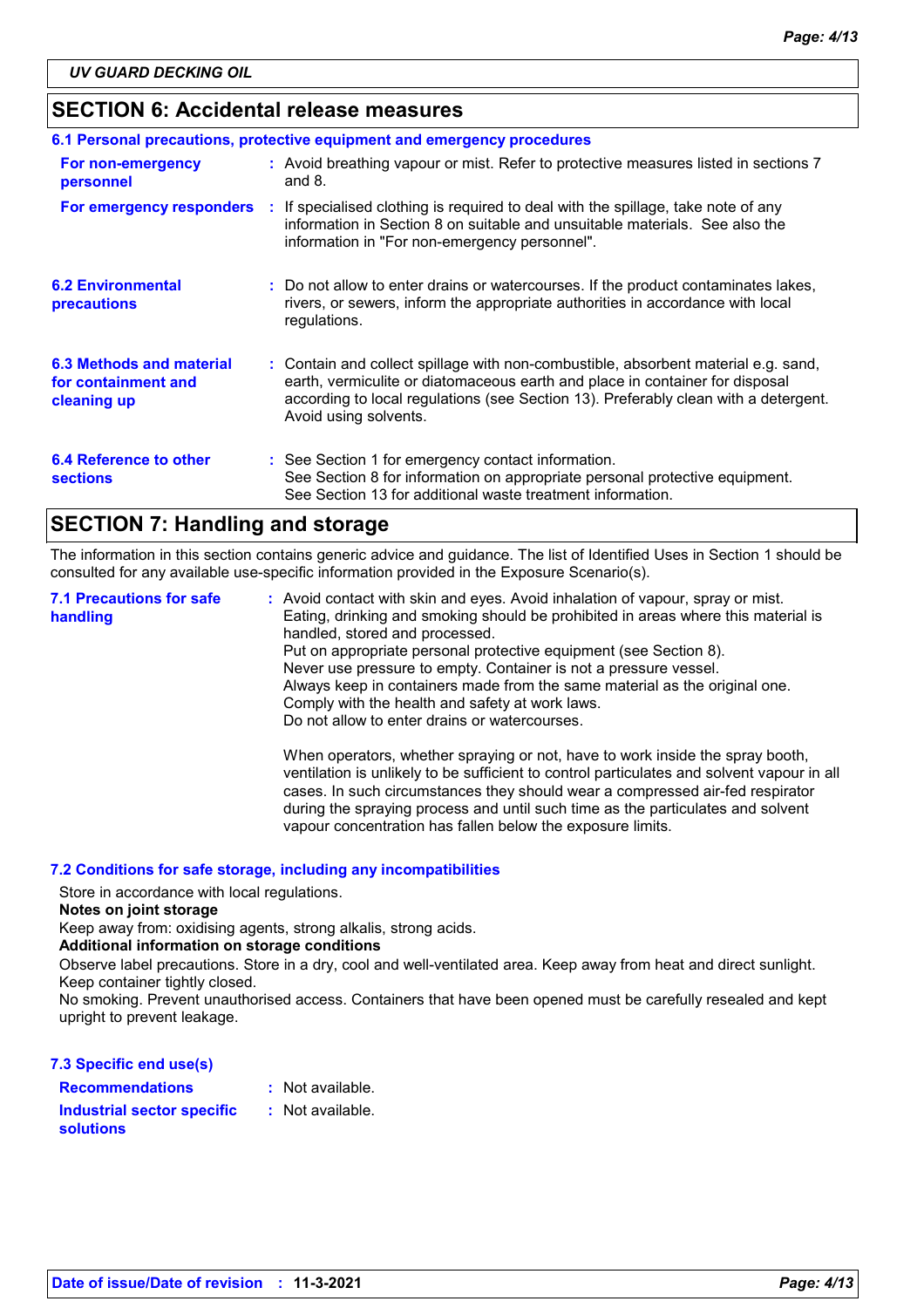### **SECTION 8: Exposure controls/personal protection**

The information in this section contains generic advice and guidance. Information is provided based on typical anticipated uses of the product. Additional measures might be required for bulk handling or other uses that could significantly increase worker exposure or environmental releases.

#### **8.1 Control parameters**

#### **Occupational exposure limits**

No exposure limit value known.

| <b>Recommended monitoring</b><br><b>procedures</b> | If this product contains ingredients with exposure limits, personal, workplace<br>÷.<br>atmosphere or biological monitoring may be required to determine the effectiveness<br>of the ventilation or other control measures and/or the necessity to use respiratory<br>protective equipment. Reference should be made to monitoring standards, such as<br>the following: European Standard EN 689 (Workplace atmospheres - Guidance for<br>the assessment of exposure by inhalation to chemical agents for comparison with<br>limit values and measurement strategy) European Standard EN 14042 (Workplace<br>atmospheres - Guide for the application and use of procedures for the assessment<br>of exposure to chemical and biological agents) European Standard EN 482<br>(Workplace atmospheres - General requirements for the performance of procedures<br>for the measurement of chemical agents) Reference to national guidance<br>documents for methods for the determination of hazardous substances will also be<br>required. |
|----------------------------------------------------|----------------------------------------------------------------------------------------------------------------------------------------------------------------------------------------------------------------------------------------------------------------------------------------------------------------------------------------------------------------------------------------------------------------------------------------------------------------------------------------------------------------------------------------------------------------------------------------------------------------------------------------------------------------------------------------------------------------------------------------------------------------------------------------------------------------------------------------------------------------------------------------------------------------------------------------------------------------------------------------------------------------------------------------|
|----------------------------------------------------|----------------------------------------------------------------------------------------------------------------------------------------------------------------------------------------------------------------------------------------------------------------------------------------------------------------------------------------------------------------------------------------------------------------------------------------------------------------------------------------------------------------------------------------------------------------------------------------------------------------------------------------------------------------------------------------------------------------------------------------------------------------------------------------------------------------------------------------------------------------------------------------------------------------------------------------------------------------------------------------------------------------------------------------|

#### **DNELs/DMELs**

No DNELs/DMELs available.

#### **PNECs**

No PNECs available

#### **8.2 Exposure controls**

| <b>Appropriate engineering</b><br><b>controls</b> | : Provide adequate ventilation. Where reasonably practicable, this should be<br>achieved by the use of local exhaust ventilation and good general extraction. If<br>these are not sufficient to maintain concentrations of particulates and solvent<br>vapours below the OEL, suitable respiratory protection must be worn.                                                                                                                                                                                                                                                |
|---------------------------------------------------|----------------------------------------------------------------------------------------------------------------------------------------------------------------------------------------------------------------------------------------------------------------------------------------------------------------------------------------------------------------------------------------------------------------------------------------------------------------------------------------------------------------------------------------------------------------------------|
| <b>Individual protection measures</b>             |                                                                                                                                                                                                                                                                                                                                                                                                                                                                                                                                                                            |
| <b>Hygiene measures</b>                           | : Wash hands, forearms and face thoroughly after handling chemical products, before<br>eating, smoking and using the lavatory and at the end of the working period.<br>Appropriate techniques should be used to remove potentially contaminated clothing.<br>Wash contaminated clothing before reusing. Ensure that eyewash stations and<br>safety showers are close to the workstation location.                                                                                                                                                                          |
| <b>Eye/face protection</b>                        | : Use safety eyewear designed to protect against splash of liquids.                                                                                                                                                                                                                                                                                                                                                                                                                                                                                                        |
| <b>Skin protection</b>                            |                                                                                                                                                                                                                                                                                                                                                                                                                                                                                                                                                                            |
| <b>Hand protection</b>                            |                                                                                                                                                                                                                                                                                                                                                                                                                                                                                                                                                                            |
| <b>Gloves</b>                                     | : When prolonged or frequently repeated contact may occur, a glove with a protection<br>class of 6 (breakthrough time >480 minutes according to EN374) is recommended.<br>Recommended gloves: Viton $\circledR$ or Nitrile, thickness $\geq 0.38$ mm.<br>When only brief contact is expected, a glove with protection class of 2 or higher<br>(breakthrough time > 30 minutes according to EN374) is recommended.<br>Recommended gloves: Nitrile, thickness ≥ 0.12 mm.<br>Gloves should be replaced regularly and if there is any sign of damage to the glove<br>material. |
|                                                   | The performance or effectiveness of the glove may be reduced by physical/chemical<br>damage and poor maintenance.                                                                                                                                                                                                                                                                                                                                                                                                                                                          |
| <b>Body protection</b>                            | : Personnel should wear antistatic clothing made of natural fibres or of high-<br>temperature-resistant synthetic fibres.                                                                                                                                                                                                                                                                                                                                                                                                                                                  |
| <b>Other skin protection</b>                      | : Appropriate footwear and any additional skin protection measures should be<br>selected based on the task being performed and the risks involved and should be<br>approved by a specialist before handling this product.                                                                                                                                                                                                                                                                                                                                                  |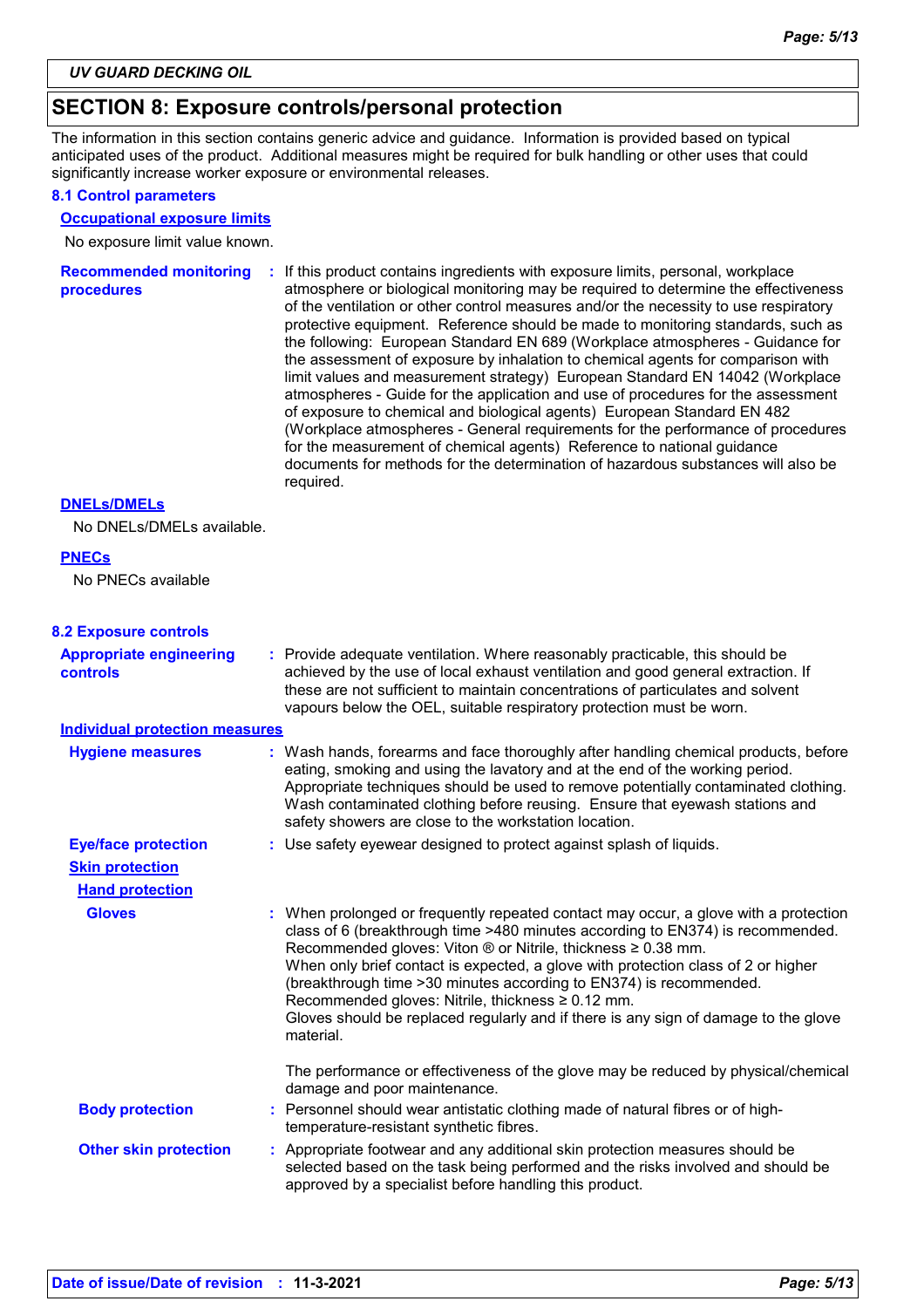| <b>Respiratory protection</b> | : If workers are exposed to concentrations above the exposure limit, they must use<br>appropriate, certified respirators.                                                                                                                                                                                                                                                                                                                                                                                                                                                                                                                                                               |
|-------------------------------|-----------------------------------------------------------------------------------------------------------------------------------------------------------------------------------------------------------------------------------------------------------------------------------------------------------------------------------------------------------------------------------------------------------------------------------------------------------------------------------------------------------------------------------------------------------------------------------------------------------------------------------------------------------------------------------------|
|                               |                                                                                                                                                                                                                                                                                                                                                                                                                                                                                                                                                                                                                                                                                         |
|                               | OLD LEAD-BASED PAINTS:                                                                                                                                                                                                                                                                                                                                                                                                                                                                                                                                                                                                                                                                  |
|                               | When surfaces are to be prepared for painting, account should be taken of the age<br>of the property and the possibility that lead-pigmented paint might be present. There<br>is a possibility that ingestion or inhalation of scrapings or dust arising from the<br>preparation work could cause health effects. As a working rule you should assume<br>that this will be the case if the age of the property is pre 1960.                                                                                                                                                                                                                                                             |
|                               | Where possible wet sanding or chemical stripping methods should be used with<br>surfaces of this type to avoid the creation of dust. When dry sanding cannot be<br>avoided, and effective local exhaust ventilation is not available, it is recommended<br>that a dust respirator is worn, that is approved for use with lead dusts, and its type<br>selected on the basis of the COSHH assessment, taking into account the<br>Workplace Exposure Limit for lead in air. Furthermore, steps should be taken to<br>ensure containment of the dusts created, and that all practicable measures are<br>taken to clean up thoroughly all deposits of dusts in and around the affected area. |
|                               | Respiratory protection in case of dust or spray mist formation. (particle filter EN143<br>type P2) Respiratory protection in case of vapour formation. (half mask with<br>combination filter A2-P2 til concentrations of 0,5 Vol%.)                                                                                                                                                                                                                                                                                                                                                                                                                                                     |
|                               | The current Control of Lead at Work Regulations approved code of practice should<br>be consulted for advice on protective clothing and personal hygiene precautions.<br>Care should also be taken to exclude visitors, members of the household and<br>especially children from the affected area, during the actual work and the<br>subsequent clean up operations. All scrapings, dust, etc. should be disposed of by<br>the professional painting contractor as Hazardous Waste.                                                                                                                                                                                                     |
|                               | Extra precautions will also need to be taken when burning off old lead-based paints<br>because fumes containing lead will be produced. It is recommended that a<br>respirator, approved for use with particulate fumes of lead is selected on the basis<br>of the COSHH assessment, taking into account the Workplace Exposure Limit for<br>lead in air. Similar precautions to those given above about sanding should be taken<br>with reference to protective clothing, disposal of scrapings and dusts, and exclusion<br>of other personnel and especially children from the building during actual work and<br>the subsequent clean up operations.                                  |
|                               | Avoid the inhalation of dust. Wear suitable face mask if dry sanding. Special<br>precautions should be taken during surface preparation of pre-1960s paint surfaces<br>over wood and metal as they may contain harmful lead.<br>OLD LEAD-BASED PAINTS:                                                                                                                                                                                                                                                                                                                                                                                                                                  |
|                               | When surfaces are to be prepared for painting, account should be taken of the<br>age of the property and the possibility that lead-pigmented paint might be present.<br>There is a possibility that ingestion or inhalation of scrapings or dust arising from<br>the preparation work could cause health effects. As a working rule you should<br>assume that this will be the case if the age of the property is pre 1960.                                                                                                                                                                                                                                                             |
|                               | Where possible wet sanding or chemical stripping methods should be used with<br>surfaces of this type to avoid the creation of dust. When dry sanding cannot be<br>avoided, and effective local exhaust ventilation is not available, it is recommended<br>that a dust respirator is worn, that is approved for use with lead dusts, and its type<br>selected on the basis of the COSHH assessment, taking into account the<br>Workplace Exposure Limit for lead in air. Furthermore, steps should be taken to<br>ensure containment of the dusts created, and that all practicable measures are<br>taken to clean up thoroughly all deposits of dusts in and around the affected area. |
|                               | Respiratory protection in case of dust or spray mist formation. (particle filter<br>EN143 type P2) Respiratory protection in case of vapour formation. (half mask                                                                                                                                                                                                                                                                                                                                                                                                                                                                                                                       |

with combination filter A2-P2 til concentrations of 0,5 Vol%.)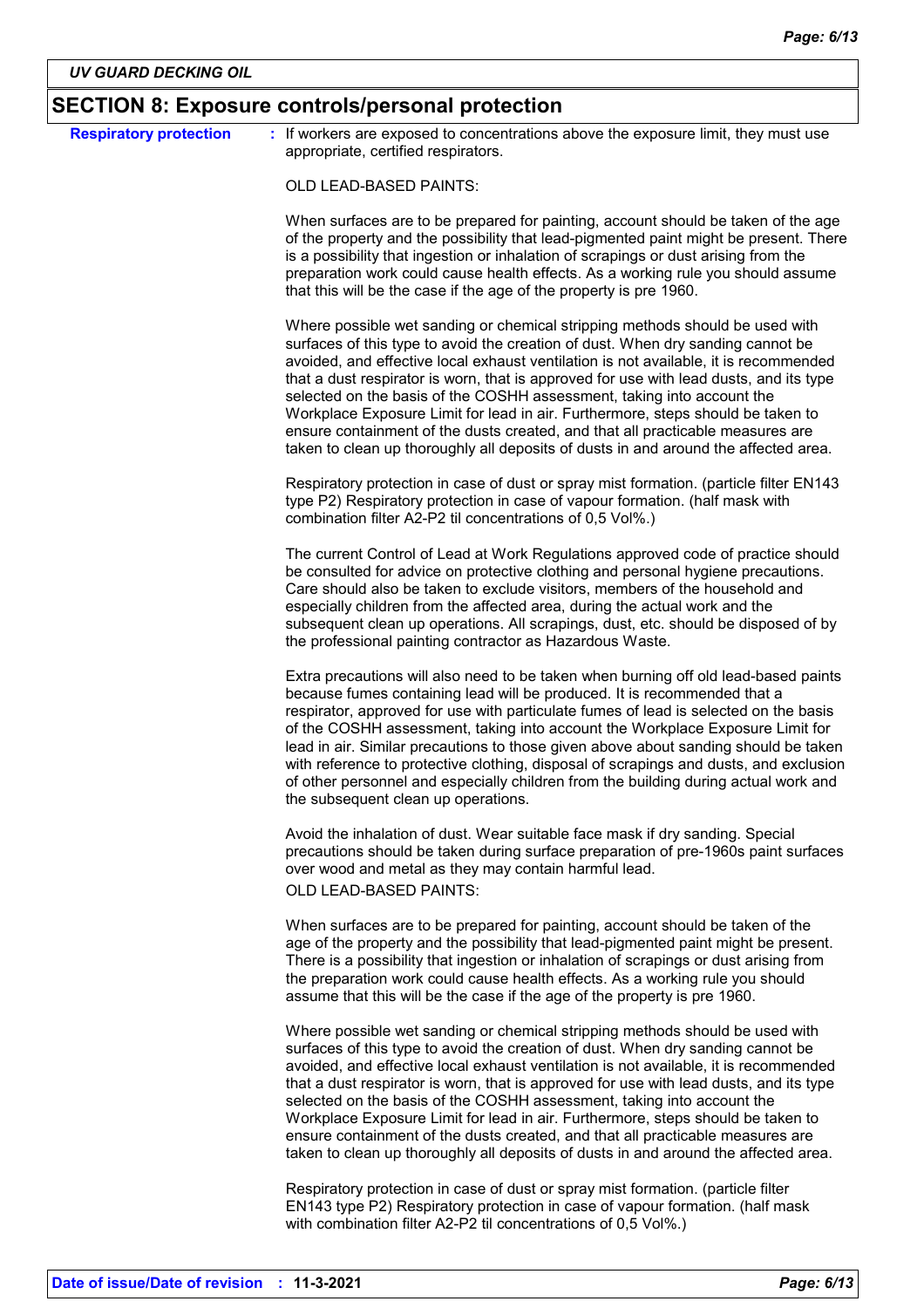### **SECTION 8: Exposure controls/personal protection**

The current Control of Lead at Work Regulations approved code of practice should be consulted for advice on protective clothing and personal hygiene precautions. Care should also be taken to exclude visitors, members of the household and especially children from the affected area, during the actual work and the subsequent clean up operations. All scrapings, dust, etc. should be disposed of by the professional painting contractor as Hazardous Waste.

Extra precautions will also need to be taken when burning off old lead-based paints because fumes containing lead will be produced. It is recommended that a respirator, approved for use with particulate fumes of lead is selected on the basis of the COSHH assessment, taking into account the Workplace Exposure Limit for lead in air. Similar precautions to those given above about sanding should be taken with reference to protective clothing, disposal of scrapings and dusts, and exclusion of other personnel and especially children from the building during actual work and the subsequent clean up operations.

Avoid the inhalation of dust. Wear suitable face mask if dry sanding. Special precautions should be taken during surface preparation of pre-1960s paint surfaces over wood and metal as they may contain harmful lead.

| <b>Environmental exposure</b> | : Do not allow to enter drains or watercourses. |
|-------------------------------|-------------------------------------------------|
| controls                      |                                                 |

#### **SECTION 9: Physical and chemical properties**

| <b>Appearance</b>                                                 |                                                                                                                     |
|-------------------------------------------------------------------|---------------------------------------------------------------------------------------------------------------------|
| <b>Physical state</b>                                             | : Liquid.                                                                                                           |
| <b>Colour</b>                                                     | : Various: See label.                                                                                               |
| <b>Odour</b>                                                      | : Not available.                                                                                                    |
| <b>Odour threshold</b>                                            | $:$ Not available.                                                                                                  |
| pH                                                                | : 8, 5                                                                                                              |
| <b>Melting point/freezing point</b>                               | : Not available.                                                                                                    |
| Initial boiling point and boiling<br>range                        | $: 100^{\circ}$ C                                                                                                   |
| <b>Flash point</b>                                                | : Not applicable.                                                                                                   |
| <b>Evaporation rate</b>                                           | : Not available.                                                                                                    |
| <b>Upper/lower flammability or</b><br>explosive limits            | : Not available.                                                                                                    |
| <b>Vapour pressure</b>                                            | $:$ Not available.                                                                                                  |
| <b>Vapour density</b>                                             | : Not available.                                                                                                    |
| <b>Relative density</b>                                           | : 1,004                                                                                                             |
| <b>Solubility(ies)</b>                                            | : Easily soluble in the following materials: cold water.                                                            |
| <b>Partition coefficient: n-octanol/: Not available.</b><br>water |                                                                                                                     |
| <b>Auto-ignition temperature</b>                                  | : Not available.                                                                                                    |
| <b>Decomposition temperature</b>                                  | : Not available.                                                                                                    |
| <b>Viscosity</b>                                                  | : Kinematic (room temperature): $0.2 \text{ cm}^2/\text{s}$<br>Kinematic (40 $^{\circ}$ C): 0,06 cm <sup>2</sup> /s |
| <b>Explosive properties</b>                                       | : Not available.                                                                                                    |
| <b>Oxidising properties</b>                                       | : Not available.                                                                                                    |
| 9.2. Other information                                            |                                                                                                                     |
| <b>Solubility in water</b>                                        | : Not available.                                                                                                    |

### **9.1. Information on basic physical and chemical properties**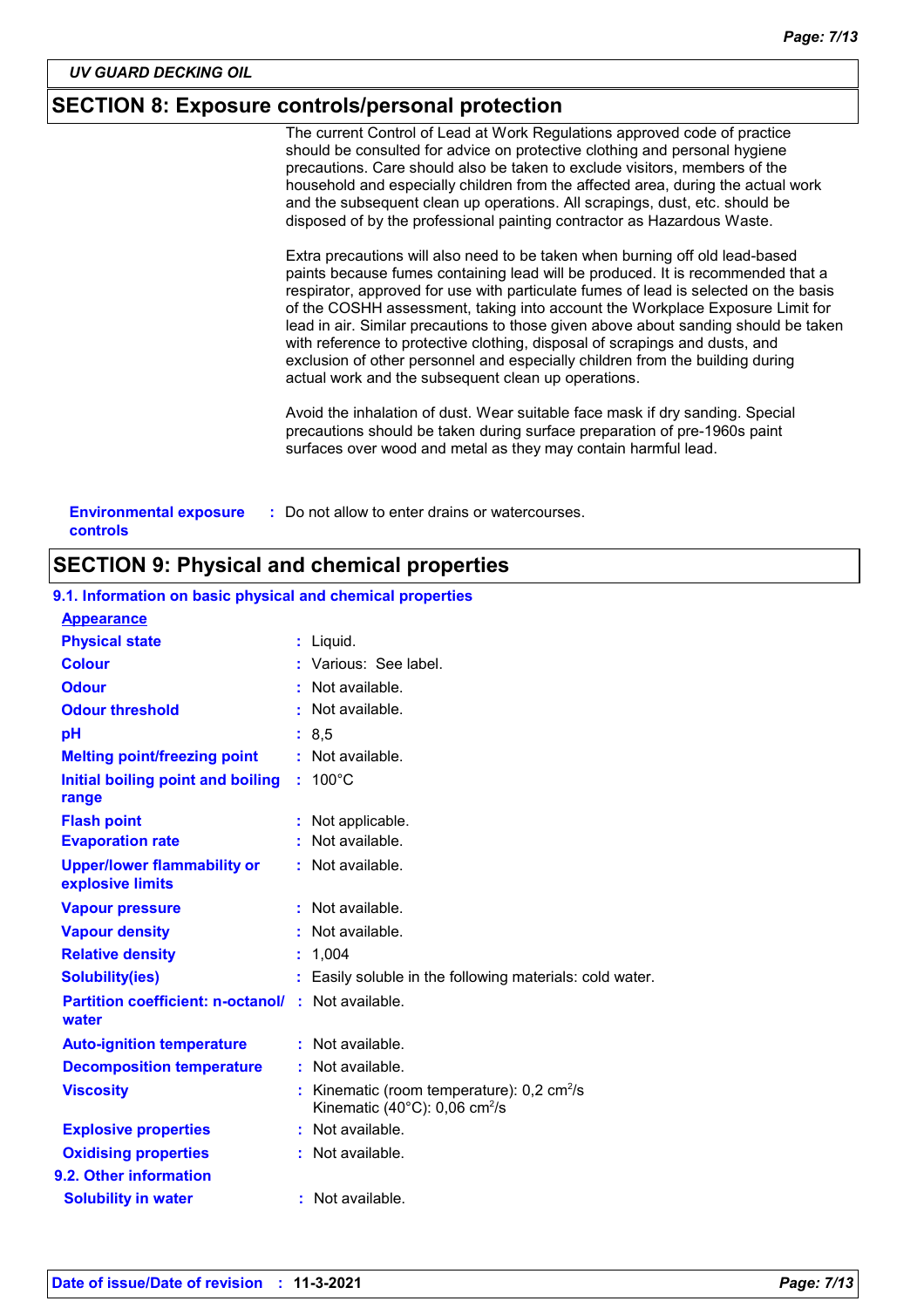### **SECTION 10: Stability and reactivity**

| APATIAN JJ T I I I I I C I II                   |                                                                                                                                     |
|-------------------------------------------------|-------------------------------------------------------------------------------------------------------------------------------------|
| <b>10.6 Hazardous</b><br>decomposition products | : Decomposition products may include the following materials: carbon monoxide,<br>carbon dioxide, smoke, oxides of nitrogen.        |
| 10.5 Incompatible materials                     | : Keep away from the following materials to prevent strong exothermic reactions:<br>oxidising agents, strong alkalis, strong acids. |
| <b>10.4 Conditions to avoid</b>                 | : When exposed to high temperatures may produce hazardous decomposition<br>products.                                                |
| 10.3 Possibility of<br>hazardous reactions      | : Under normal conditions of storage and use, hazardous reactions will not occur.                                                   |
| <b>10.2 Chemical stability</b>                  | : Stable under recommended storage and handling conditions (see Section 7).                                                         |
| <b>10.1 Reactivity</b>                          | : No specific test data related to reactivity available for this product or its ingredients.                                        |

# **SECTION 11: Toxicological information**

#### **11.1 Information on toxicological effects**

There are no data available on the mixture itself. The product is not classified as hazardous according to Regulation (EC) 1272/2008 as amended.

Repeated or prolonged contact with the mixture may cause removal of natural fat from the skin, resulting in nonallergic contact dermatitis and absorption through the skin.

If splashed in the eyes, the liquid may cause irritation and reversible damage.

This takes into account, where known, delayed and immediate effects and also chronic effects of components from short-term and long-term exposure by oral, inhalation and dermal routes of exposure and eye contact.

Contains C(M)IT/MIT(3:1). May produce an allergic reaction.

#### **Acute toxicity**

**Conclusion/Summary :** Not available.

**Acute toxicity estimates**

Not available.

#### **Irritation/Corrosion**

| <b>Product/ingredient name</b>                     | <b>Result</b>          | <b>Species</b> | <b>Score</b> | <b>Exposure</b> | <b>Observation</b> |
|----------------------------------------------------|------------------------|----------------|--------------|-----------------|--------------------|
| $C(M)$ IT/MIT $(3:1)$                              | Skin - Severe irritant | Human          | -            | 0.01 Percent    |                    |
| <b>Conclusion/Summary</b>                          | : Not available.       |                |              |                 |                    |
| <b>Sensitisation</b>                               |                        |                |              |                 |                    |
| <b>Conclusion/Summary</b>                          | : Not available.       |                |              |                 |                    |
| <b>Mutagenicity</b>                                |                        |                |              |                 |                    |
| <b>Conclusion/Summary</b>                          | : Not available.       |                |              |                 |                    |
| <b>Carcinogenicity</b>                             |                        |                |              |                 |                    |
| <b>Conclusion/Summary</b>                          | : Not available.       |                |              |                 |                    |
| <b>Reproductive toxicity</b>                       |                        |                |              |                 |                    |
| <b>Conclusion/Summary</b>                          | : Not available.       |                |              |                 |                    |
| <b>Teratogenicity</b>                              |                        |                |              |                 |                    |
| <b>Conclusion/Summary</b>                          | : Not available.       |                |              |                 |                    |
| Specific target organ toxicity (single exposure)   |                        |                |              |                 |                    |
| Not available.                                     |                        |                |              |                 |                    |
| Specific target organ toxicity (repeated exposure) |                        |                |              |                 |                    |
| Not available.                                     |                        |                |              |                 |                    |
| <b>Aspiration hazard</b>                           |                        |                |              |                 |                    |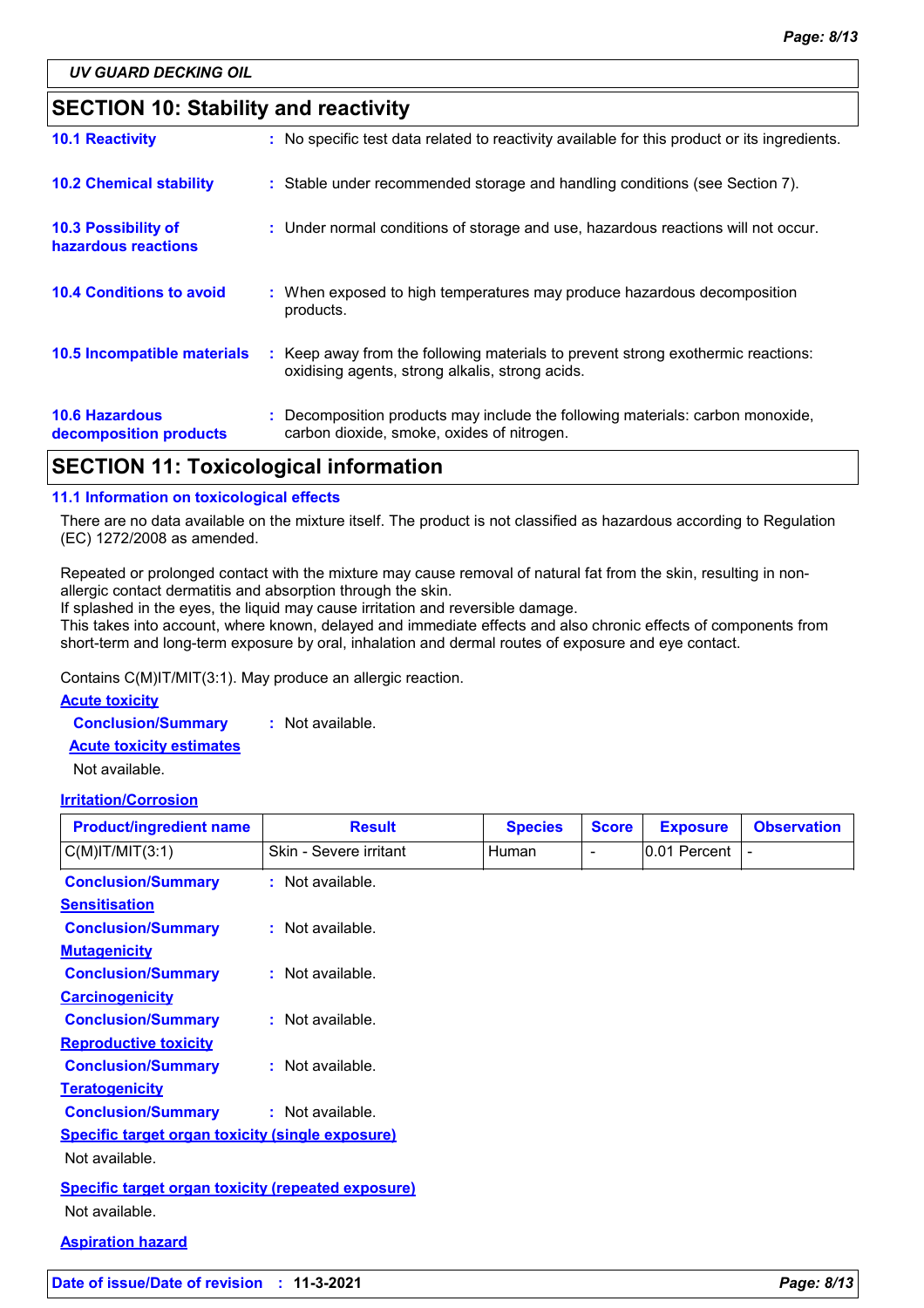*UV GUARD DECKING OIL*

### **SECTION 11: Toxicological information**

Not available.

**Other information :** : Not available.

### **SECTION 12: Ecological information**

#### **12.1 Toxicity**

There are no data available on the mixture itself. Do not allow to enter drains or watercourses.

The mixture has been assessed following the summation method of the CLP Regulation (EC) No 1272/2008 and is not classified as hazardous to the environment, but contains substance(s) hazardous to the environment. See section 3 for details.

**Conclusion/Summary :** Not available.

| <b>12.2 Persistence and degradability</b> |                  |
|-------------------------------------------|------------------|
| <b>Conclusion/Summary</b>                 | : Not available. |

#### **12.3 Bioaccumulative potential**

Not available.

| <b>12.4 Mobility in soil</b>                                         |                  |
|----------------------------------------------------------------------|------------------|
| <b>Soil/water partition</b><br><b>coefficient</b> (K <sub>oc</sub> ) | : Not available. |
| <b>Mobility</b>                                                      | : Not available. |

|             | 12.5 Results of PBT and vPvB assessment               |
|-------------|-------------------------------------------------------|
| <b>PBT</b>  | : Not applicable.                                     |
|             | P: Not available. B: Not available. T: Not available. |
| <b>vPvB</b> | : Not applicable.                                     |
|             | vP: Not available. vB: Not available.                 |
|             |                                                       |

**12.6 Other adverse effects** : No known significant effects or critical hazards.

### **SECTION 13: Disposal considerations**

The information in this section contains generic advice and guidance. The list of Identified Uses in Section 1 should be consulted for any available use-specific information provided in the Exposure Scenario(s).

#### **13.1 Waste treatment methods**

| <b>Product</b>                 |                                                                                                                                                                                                                                                                                                                                                                                                                                                                                                                                                      |
|--------------------------------|------------------------------------------------------------------------------------------------------------------------------------------------------------------------------------------------------------------------------------------------------------------------------------------------------------------------------------------------------------------------------------------------------------------------------------------------------------------------------------------------------------------------------------------------------|
| <b>Methods of disposal</b>     | : The generation of waste should be avoided or minimised wherever possible.<br>Disposal of this product, solutions and any by-products should at all times comply<br>with the requirements of environmental protection and waste disposal legislation<br>and any regional local authority requirements. Dispose of surplus and non-<br>recyclable products via a licensed waste disposal contractor. Waste should not be<br>disposed of untreated to the sewer unless fully compliant with the requirements of<br>all authorities with jurisdiction. |
| <b>Hazardous waste</b>         | : Within the present knowledge of the supplier, this product is not regarded as<br>hazardous waste, as defined by EU Directive 2008/98/EC.                                                                                                                                                                                                                                                                                                                                                                                                           |
| <b>Disposal considerations</b> | : Do not allow to enter drains or watercourses.<br>Dispose of according to all federal, state and local applicable regulations.<br>If this product is mixed with other wastes, the original waste product code may no<br>longer apply and the appropriate code should be assigned.<br>For further information, contact your local waste authority.                                                                                                                                                                                                   |
| <b>Packaging</b>               |                                                                                                                                                                                                                                                                                                                                                                                                                                                                                                                                                      |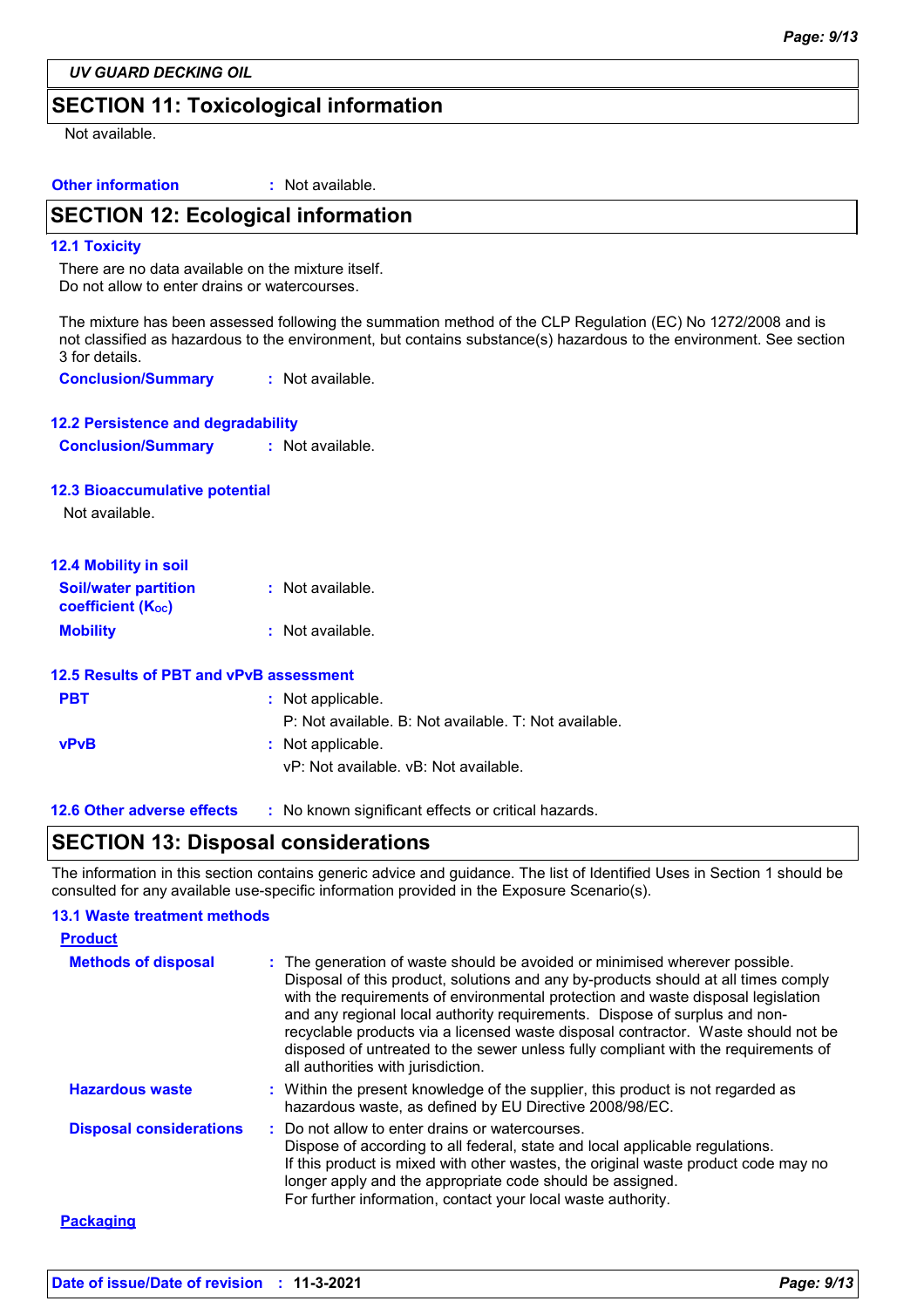| <b>Methods of disposal</b>     |                                                                                                                                                                                                                                                                                                                                         | : The generation of waste should be avoided or minimised wherever possible. Waste<br>packaging should be recycled. Incineration or landfill should only be considered<br>when recycling is not feasible. |
|--------------------------------|-----------------------------------------------------------------------------------------------------------------------------------------------------------------------------------------------------------------------------------------------------------------------------------------------------------------------------------------|----------------------------------------------------------------------------------------------------------------------------------------------------------------------------------------------------------|
| <b>Disposal considerations</b> | : Using information provided in this safety data sheet, advice should be obtained from<br>the relevant waste authority on the classification of empty containers.<br>Empty containers must be scrapped or reconditioned.<br>Dispose of containers contaminated by the product in accordance with local or<br>national legal provisions. |                                                                                                                                                                                                          |
| <b>Type of packaging</b>       |                                                                                                                                                                                                                                                                                                                                         | European waste catalogue (EWC)                                                                                                                                                                           |
| <b>CEPE Paint Guidelines</b>   | 15 01 10*                                                                                                                                                                                                                                                                                                                               | packaging containing residues of or contaminated by<br>hazardous substances                                                                                                                              |
| <b>Special precautions</b>     | : This material and its container must be disposed of in a safe way. Empty containers<br>or liners may retain some product residues. Avoid dispersal of spilt material and<br>runoff and contact with soil, waterways, drains and sewers.                                                                                               |                                                                                                                                                                                                          |

# **SECTION 14: Transport information**

# **Information pertaining to IATA and ADN is considered not relevant since the material is not packaged in the correct approved packaging required of these methods of transport.**

|                                                                                             | <b>ADR</b>                                                                                                                                                                                                             | <b>IMDG</b>     |
|---------------------------------------------------------------------------------------------|------------------------------------------------------------------------------------------------------------------------------------------------------------------------------------------------------------------------|-----------------|
| 14.1 UN number                                                                              | Not regulated.                                                                                                                                                                                                         | Not regulated.  |
| 14.2 UN proper<br>shipping name                                                             | Not applicable.                                                                                                                                                                                                        | Not applicable. |
| <b>14.3 Transport</b><br>hazard class(es)<br><b>Class</b>                                   | Not applicable.                                                                                                                                                                                                        | Not applicable. |
| <b>Subsidiary class</b>                                                                     |                                                                                                                                                                                                                        |                 |
| <b>14.4 Packing group</b>                                                                   | Not applicable.                                                                                                                                                                                                        | Not applicable. |
| 14.5<br><b>Environmental</b><br>hazards                                                     |                                                                                                                                                                                                                        |                 |
| <b>Marine pollutant</b>                                                                     | No.                                                                                                                                                                                                                    | No.             |
| <b>Marine pollutant</b><br><b>substances</b>                                                |                                                                                                                                                                                                                        | Not available.  |
| <b>14.6 Special</b><br>precautions for<br><b>user</b>                                       | Transport within user's premises: always<br>transport in closed containers that are upright<br>and secure. Ensure that persons transporting<br>the product know what to do in the event of an<br>accident or spillage. |                 |
| <b>HI/Kemler number</b>                                                                     | Not available.                                                                                                                                                                                                         |                 |
| <b>Emergency</b><br>schedules (EmS)                                                         |                                                                                                                                                                                                                        | Not applicable. |
| <b>14.7 Transport in bulk</b><br>according to Annex II of<br><b>MARPOL and the IBC Code</b> | : Not applicable.                                                                                                                                                                                                      |                 |
|                                                                                             |                                                                                                                                                                                                                        |                 |
|                                                                                             | Date of issue/Date of revision : 11-3-2021                                                                                                                                                                             | Page: 10/13     |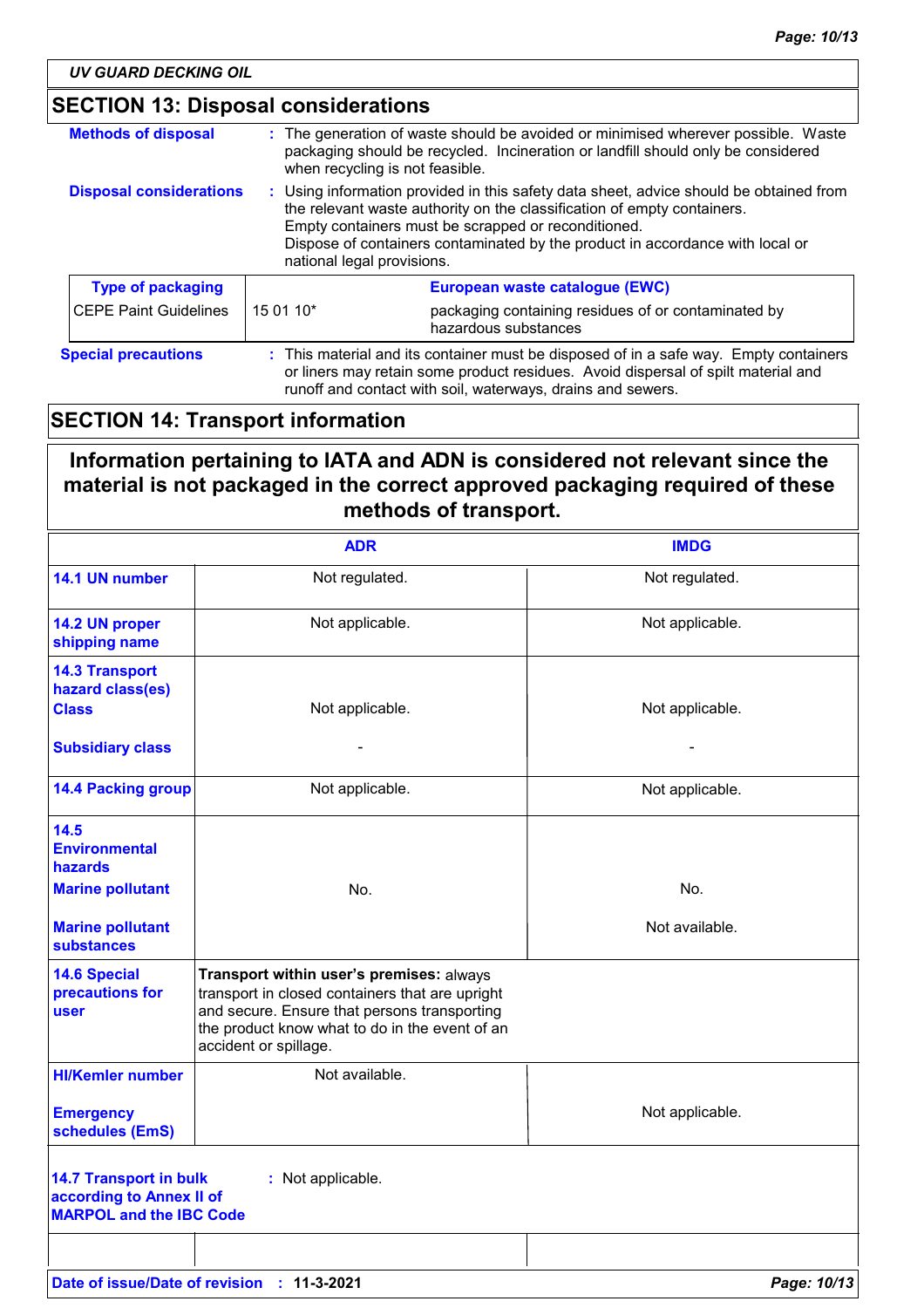*UV GUARD DECKING OIL*

# **Information pertaining to IATA and ADN is considered not relevant since the material is not packaged in the correct approved packaging required of these methods of transport.**

- Andrea Maria (1989), a construction of the construction of the construction of the construction of the construction of the construction of the construction of the construction of the construction of the construction of t

**Additional information**

### **SECTION 15: Regulatory information**

| 15.1 Safety, health and environmental regulations/legislation specific for the substance or mixture |
|-----------------------------------------------------------------------------------------------------|
| EU Regulation (EC) No. 1907/2006 (REACH)                                                            |
| <b>Annex XIV - List of substances subject to authorisation</b>                                      |
| <b>Annex XIV</b>                                                                                    |
| None of the components are listed, or the component present is below its threshold.                 |
| <b>Substances of very high concern</b>                                                              |
| None of the components are listed, or the component present is below its threshold.                 |
| <b>Annex XVII - Restrictions</b><br>: Not applicable.<br>on the manufacture,                        |
| placing on the market                                                                               |
| and use of certain                                                                                  |
| dangerous substances,<br>mixtures and articles                                                      |
| <b>Other EU regulations</b>                                                                         |
| <b>VOC for Ready-for-Use</b><br>: Not applicable.                                                   |
| <b>Mixture</b>                                                                                      |
| Ozone depleting substances (1005/2009/EU)                                                           |
| Not listed.                                                                                         |
| Prior Informed Consent (PIC) (649/2012/EU)                                                          |
| Not listed.                                                                                         |
| <b>Seveso Directive</b>                                                                             |
| This product is not controlled under the Seveso Directive.                                          |
| <b>International regulations</b>                                                                    |
| <b>Chemical Weapon Convention List Schedules I, II &amp; III Chemicals</b>                          |
| Not listed.                                                                                         |
| <b>Montreal Protocol (Annexes A, B, C, E)</b>                                                       |
| Not listed.                                                                                         |
| <b>Stockholm Convention on Persistent Organic Pollutants</b>                                        |
| Not listed.                                                                                         |
| <b>Rotterdam Convention on Prior Informed Consent (PIC)</b>                                         |
| Not listed.                                                                                         |
| <b>UNECE Aarhus Protocol on POPs and Heavy Metals</b>                                               |
| Not listed.                                                                                         |
|                                                                                                     |
| : No Chemical Safety Assessment has been carried out.<br><b>15.2 Chemical safety</b>                |
| assessment                                                                                          |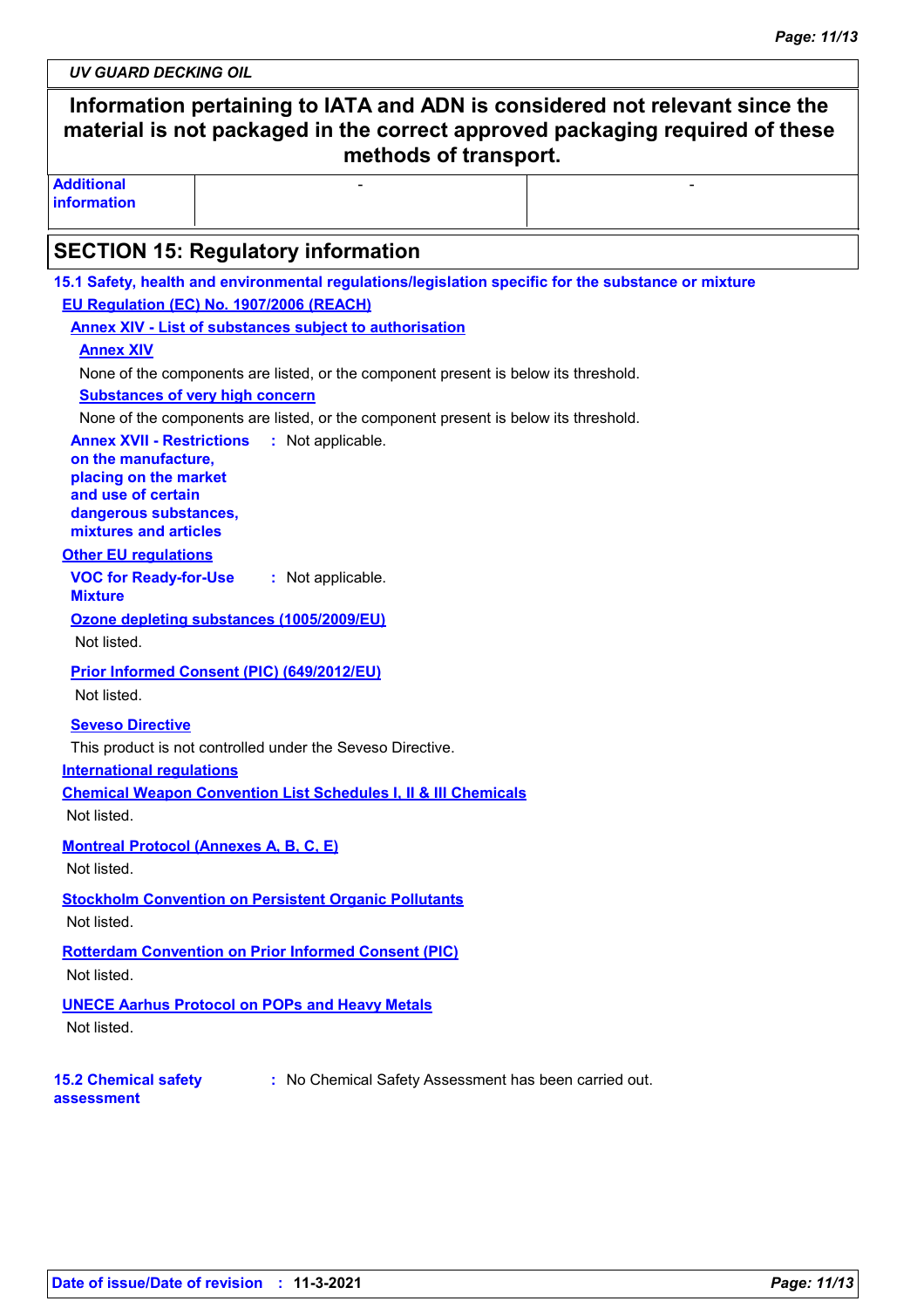### **SECTION 16: Other information**

| <b>CEPE code</b> | :8                                                                                                                                                                                                                                                                                                                                                                                                                                                                                 |
|------------------|------------------------------------------------------------------------------------------------------------------------------------------------------------------------------------------------------------------------------------------------------------------------------------------------------------------------------------------------------------------------------------------------------------------------------------------------------------------------------------|
|                  | $\triangleright$ Indicates information that has changed from previously issued version.                                                                                                                                                                                                                                                                                                                                                                                            |
|                  | <b>Abbreviations and acronyms : ATE = Acute Toxicity Estimate</b><br>CLP = Classification, Labelling and Packaging Regulation [Regulation (EC) No.<br>1272/2008]<br>DMEL = Derived Minimal Effect Level<br>DNEL = Derived No Effect Level<br>EUH statement = CLP-specific Hazard statement<br>PBT = Persistent, Bioaccumulative and Toxic<br>PNEC = Predicted No Effect Concentration<br><b>RRN = REACH Registration Number</b><br>vPvB = Very Persistent and Very Bioaccumulative |

#### **Procedure used to derive the classification according to Regulation (EC) No. 1272/2008 [CLP/GHS]**

| <b>Classification</b> | <b>Justification</b> |
|-----------------------|----------------------|
| Not classified.       |                      |

#### **Full text of abbreviated H statements**

| H <sub>301</sub> | Toxic if swallowed.                                   |
|------------------|-------------------------------------------------------|
| H310             | Fatal in contact with skin.                           |
| H314             | Causes severe skin burns and eye damage.              |
| H317             | May cause an allergic skin reaction.                  |
| H318             | Causes serious eye damage.                            |
| H330             | Fatal if inhaled.                                     |
| H400             | Very toxic to aquatic life.                           |
| H410             | Very toxic to aquatic life with long lasting effects. |

#### **Full text of classifications [CLP/GHS]**

| <u>. all toxt of oldoomodiform [OEI /OHO</u>                                                                                                                                         |                   |                                                                                                                                                                                                                                                                                                                                                                     |
|--------------------------------------------------------------------------------------------------------------------------------------------------------------------------------------|-------------------|---------------------------------------------------------------------------------------------------------------------------------------------------------------------------------------------------------------------------------------------------------------------------------------------------------------------------------------------------------------------|
| Acute Tox. 2, H310<br>Acute Tox. 2, H330<br>Acute Tox. 3, H301<br>Aquatic Acute 1, H400<br>Aquatic Chronic 1, H410<br>Eye Dam. 1, H318<br>Skin Corr. 1C, H314<br>Skin Sens. 1A, H317 |                   | ACUTE TOXICITY (dermal) - Category 2<br><b>ACUTE TOXICITY (inhalation) - Category 2</b><br>ACUTE TOXICITY (oral) - Category 3<br>SHORT-TERM (ACUTE) AQUATIC HAZARD - Category 1<br>LONG-TERM (CHRONIC) AQUATIC HAZARD - Category 1<br>SERIOUS EYE DAMAGE/EYE IRRITATION - Category 1<br>SKIN CORROSION/IRRITATION - Category 1C<br>SKIN SENSITISATION - Category 1A |
| <b>Date of printing</b>                                                                                                                                                              | $: 12 - 3 - 2021$ |                                                                                                                                                                                                                                                                                                                                                                     |
| Date of issue/ Date of<br><b>revision</b>                                                                                                                                            | $: 11 - 3 - 2021$ |                                                                                                                                                                                                                                                                                                                                                                     |

#### **Version Date of previous issue**

#### **Notice to reader**

*IMPORTANT NOTE The information in this data sheet is not intended to be exhaustive and is based on the present state of our knowledge and on current laws: any person using the product for any purpose other than that specifically recommended in the technical data sheet without first obtaining written confirmation from us as to the suitability of the product for the intended purpose does so at his own risk. It is always the responsibility of the user to take all necessary steps to fulfill the demands set out in the local rules and legislation. Always read the Material Data Sheet and the Technical Data Sheet for this product if available. All advice we give or any statement made about the product by us (whether in this data sheet or otherwise) is correct to the best of our knowledge but we have no control over the quality or the condition of the substrate or the many factors affecting the use and application of the product. Therefore, unless we specifically agree in writing otherwise, we do not accept any liability whatsoever for the performance of the product or for any*  loss or damage arising out of the use of the product. All products supplied and technical advice given are *subject to our standard terms and conditions of sale. You should request a copy of this document and review it carefully. The information contained in this data sheet is subject to modification from time to time in the light of experience and our policy of continuous development. It is the user's responsibility to verify that this data sheet is current prior to using the product.*

*Brand names mentioned in this data sheet are trademarks of or are licensed to AkzoNobel.*

1.01 **:**

**:** 10-2-2021

#### *Head Office*